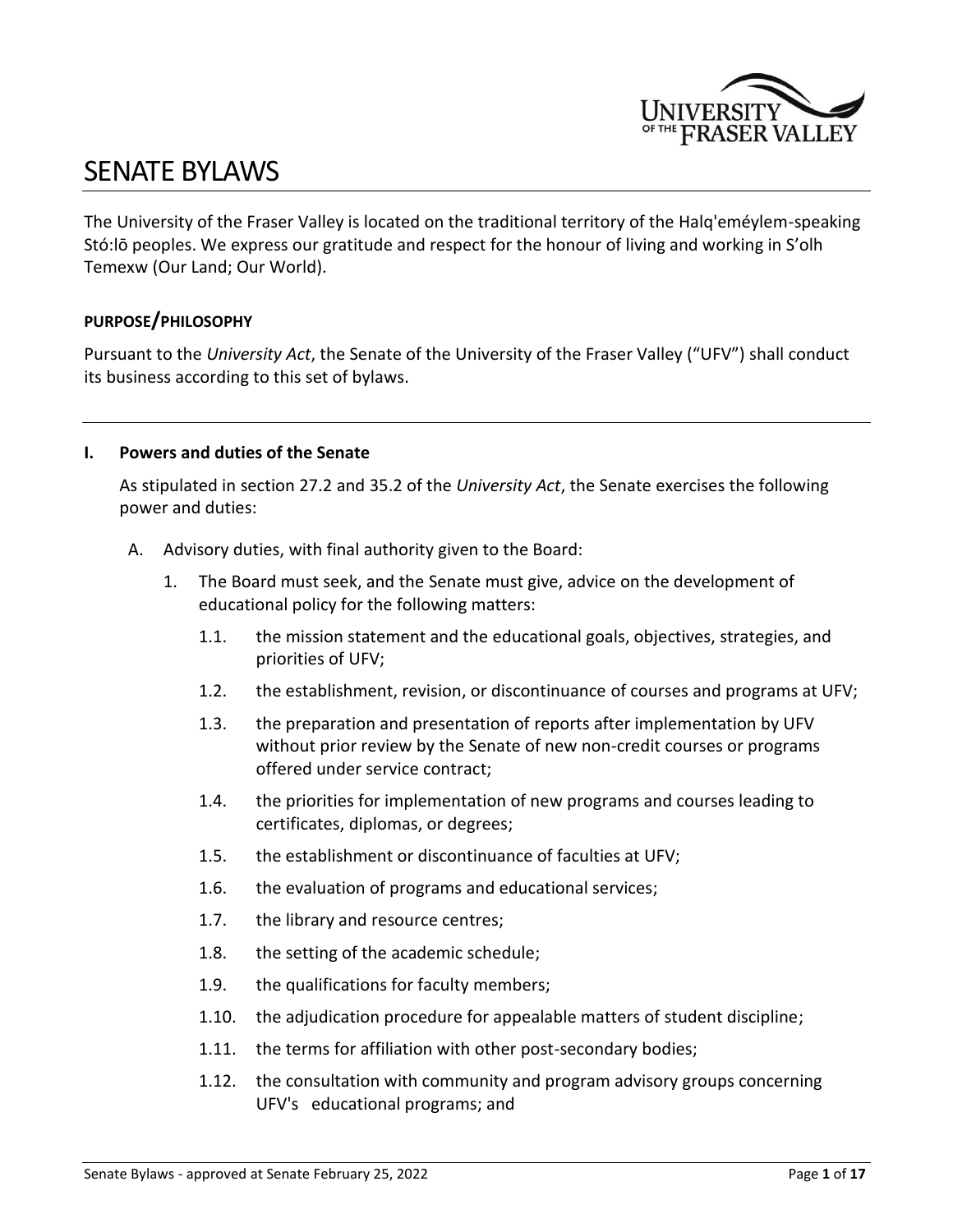- 1.13. other matters specified by the Board.
- 2. In addition, the Board must seek advice on the following matters:
	- 2.1. the maintenance and keeping in proper order and condition the real property of the university, the erection and maintenance of the buildings and structures on it that in the opinion of the board are necessary and advisable, and the rules respecting the management, government and control of the real property, buildings and structures;
	- 2.2. the conservation of the heritage sites of the university, including any heritage buildings, structures and land of the university;
	- 2.3. the establishment of faculties and departments with suitable teaching staff and courses of instruction;
	- 2.4. the chairs, institutes, fellowships, scholarships, exhibitions, bursaries and prizes the board and the senate consider advisable.
- B. Powers with final authority resting with the Senate:
	- 1. regulate how its meetings and proceedings are conducted, including the quorum necessary to conduct business and how a vice chair, who is to chair meetings in the absence of the president, is elected;
	- 2. set criteria for awarding certificates, diplomas and degrees, including honorary degrees;
	- 3. set curriculum content for courses leading to certificates, diplomas and degrees;
	- 4. set qualifications for admission;
	- 5. set policies concerning examinations and evaluation of student performance;
	- 6. set residency requirements for awarding credentials for courses and programs;
	- 7. set policies concerning student withdrawal from courses, programs, or UFV;
	- 8. set criteria for academic standing, academic standards, and the grading system;
	- 9. set criteria for awards recognizing academic excellence;
	- 10. set policies and procedures for appeals by students on academic matters and establish a final appeal tribunal for these appeals; and
	- 11. set policies on curriculum evaluation for determining whether:
		- 11.1. courses or programs, or course credit from another university or body are equivalent to courses, programs, or course credit at UFV; and
		- 11.2. courses or programs, or course credit from one part of UFV are equivalent to courses or programs, or course credit in another part of UFV.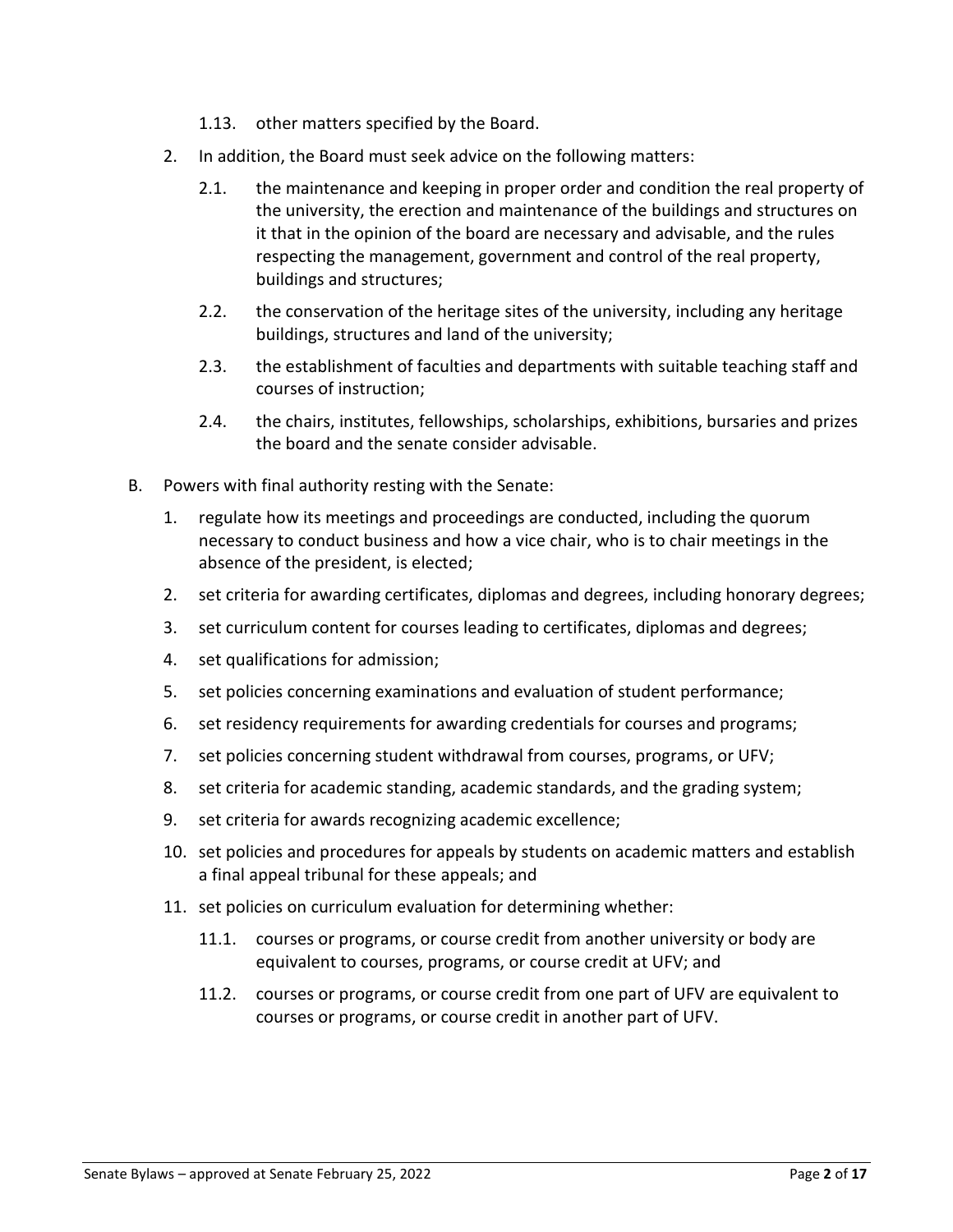- C. Powers with final authority resting with the Senate and the Board:
	- 1. The establishment of procedures for the recommendation and selection of candidates for president, deans, librarians, registrar and other senior academic administrators as the board may designate;
	- 2. the establishment of faculties and departments the board considers necessary;
	- 3. the number of students that may in the opinion of the board, having regard to the resources available, be accommodated in the university or in any faculty of it, and to make rules considered advisable for limiting the admission or accommodation of students to the number so determined;
- D. Process for determining Senate's jurisdiction, see appendix A.
- E. Academic Freedom Appeal Process to the Senate, see appendix B.

#### **II. Composition of the Senate**

- A. The composition of the Senate, in accordance with the University Act, is as follows:
	- 1. the chancellor;
	- 2. the president, who is the chair;
	- 3. the academic vice president;
	- 4. the deans of faculties and colleges;
	- 5. the chief librarian;
	- 6. the registrar;
	- 7. two faculty members elected for each faculty by the faculty members of the faculty;
	- 8. four students elected by the students;
	- 9. one alumni member who is not a faculty member appointed by the president on nomination by the Alumni Association;
	- 10. two staff elected by the staff; and
	- 11. one non-voting member, if appointed by the board, to serve one year.
- B. The registrar is responsible for the keeping of records, conduct of elections, and the performance of duties that the Senate may require. These functions may be delegated to a person designated by the Senate.

#### **III. Terms of Office**

A. The term of office of a faculty, staff, and alumni member of the Senate is three years and after that until a successor is appointed or elected.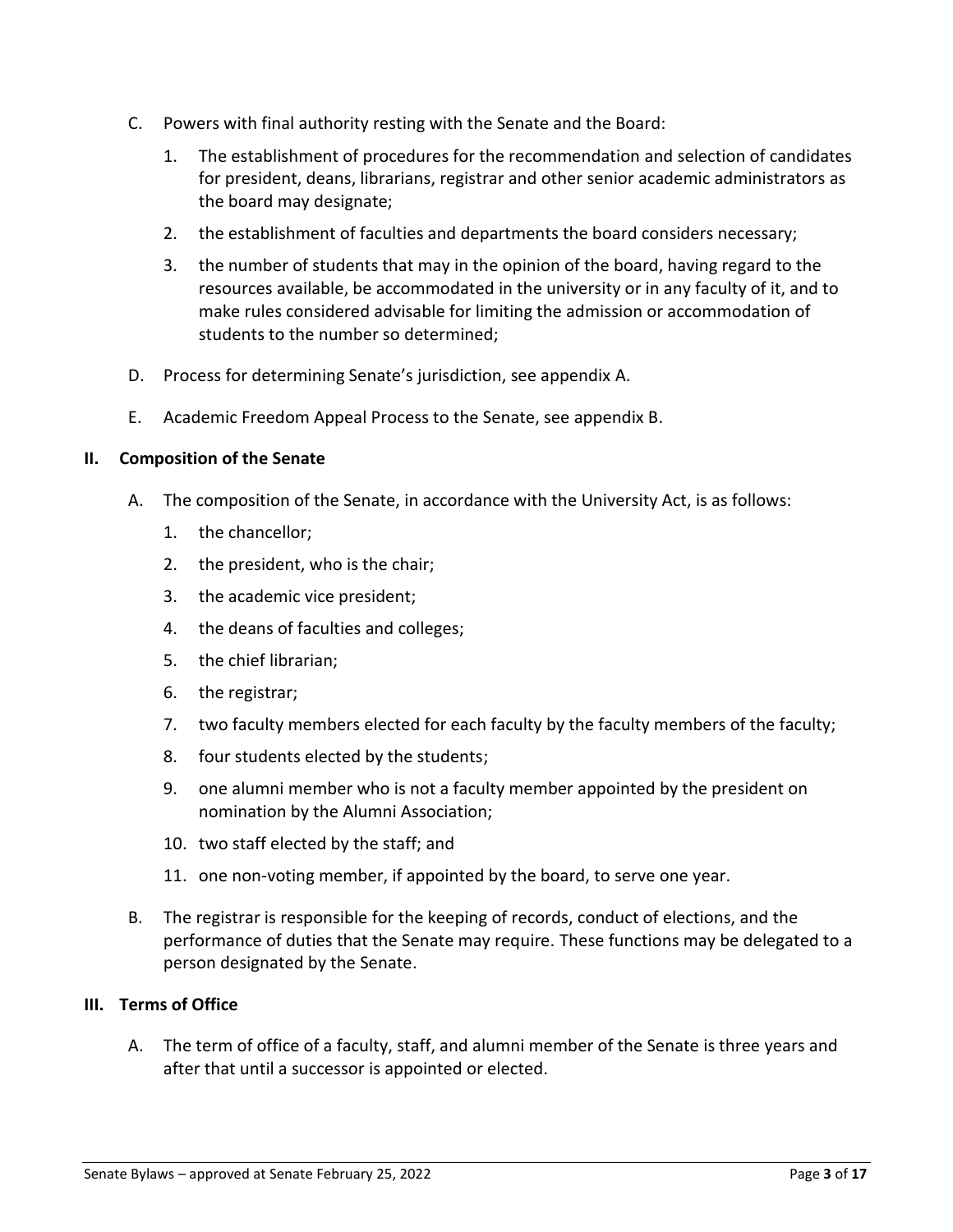- B. The term of office of a student member elected under II (A) is a one-year term and after that until a successor is elected.
- C. Members who remain eligible may be elected to further terms.
- D. The term of office of an ex-officio member is on-going.

## **IV. Elections**

- A. Election of members of the Senate will be conducted annually by the registrar.
- B. Elections of members to Senate shall be in accordance with the procedures set out in the attached Appendix C: Procedures for the Conduct of Elections to Senate.
- C. Every two years, at the June meeting, Senate will elect a vice-chair from among its elected faculty members in accordance with the procedures set out in the attached Appendix D: Process for electing the vice-chair of Senate. In the event that the chair is unable to chair a meeting, the vice-chair will serve as chair. Senate may consider a one-year term if the vicechair member's term on Senate precludes the vice-chair from fulfilling the second year of the term.

## **V. Attendance and responsibilities**

- A. Regular attendance is expected of all members of the Senate.
- B. An elected or appointed voting member who misses two consecutive regular meetings per year without permission from the chair shall receive written notice. An elected or appointed voting member who misses three consecutive regular meetings per year without prior arrangement with the chair and who has received written notice will be deemed to have resigned from the Senate. In the case where a faculty/staff/student Senator expects to have an extended absence and will miss three or more meetings (e.g. short-term or long-term disability; sabbatical; teaching/class conflict), that member may ask for an excused absence with the intent to return to the senator role when the reason for absence is done.
- C. Senate members are obligated to prepare adequately for meetings and to participate actively in the decision making at Senate meetings.
- D. All members of the Senate are expected to serve on a minimum of two standing committees of the Senate.
- E. Members of Senate, in their function as members of this body, do not act as delegates of the constituencies from which they were drawn; rather, as members, all must serve the interest of the University to the best of their ability.
- F. No member of Senate or Senate standing committee may appoint another person to attend and vote in their place at a Senate or Senate standing committee meeting.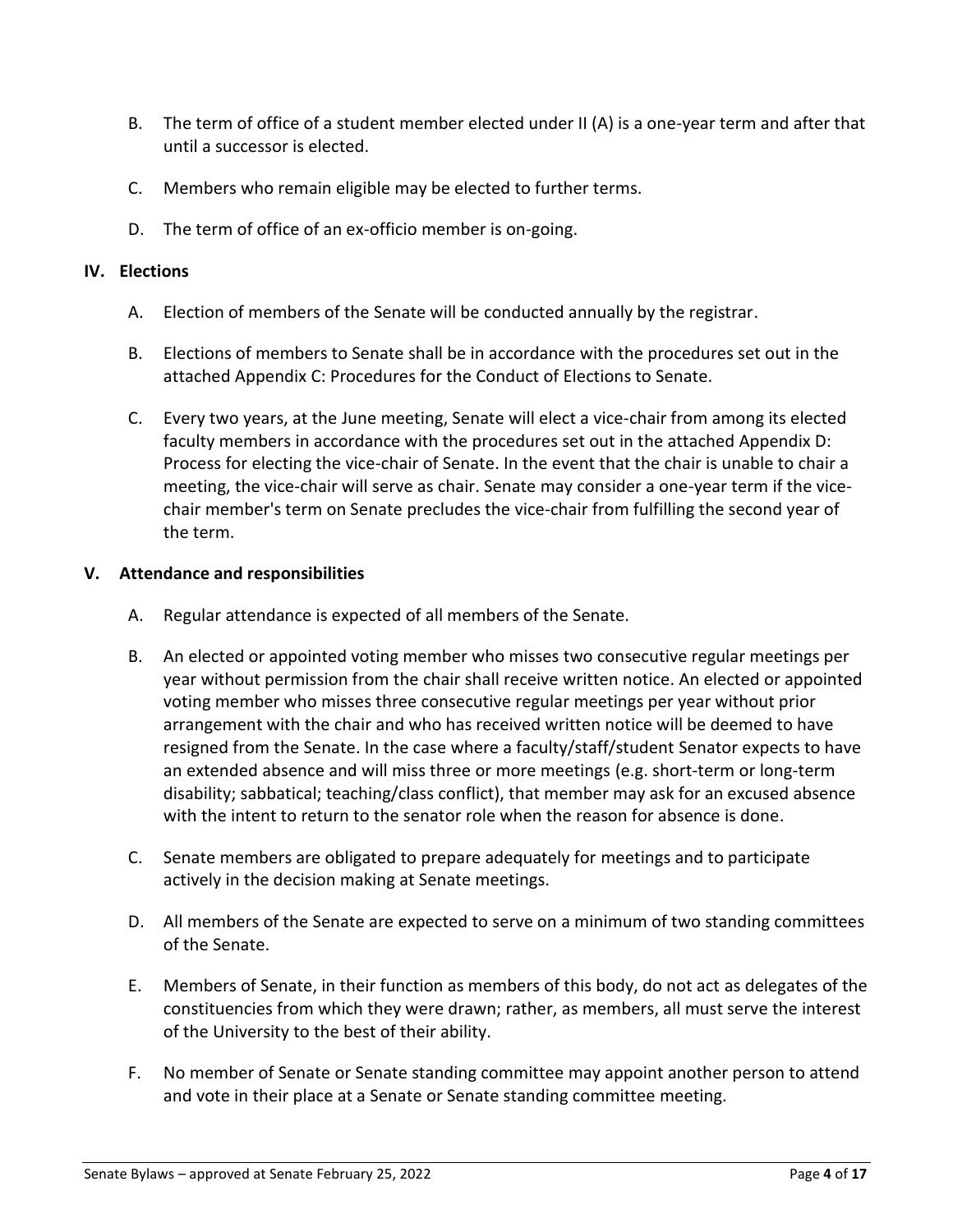- G. When an *ex officio* member of Senate or Senate standing committee expects to have an absence of 2 months or longer (e.g. short-term or long-term disability; sabbatical or administrative leave), the person appointed as interim to the *ex officio* position, is permitted to attend and vote at Senate or Senate standing committee meetings until the incumbent returns to work.
- H. All Senate members will comply with the conflict-of-interest guidelines and fulfil their roles and responsibilities to the highest standard of conduct, as set out in Appendix E: Conflict of Interest and Code of Conduct.

## **VI. Meeting schedule**

- A. The Senate will meet on a regular schedule normally once a month from September to June. The university will make every reasonable effort to ensure that members of the Senate are freed from their normal duties to attend Senate meetings.
- B. Extraordinary meetings may be called in the months of July and August with seven days' notice by the chair, upon unanimous determination by a committee comprised of the chair, the vice chair, and provost that an extraordinary meeting is required to deal with an emergency or extremely time sensitive matter(s).
- C. Meetings may be cancelled by the chair upon unanimous determination by a committee comprised of the chair, the vice chair, and provost.
- D. As a rule, agenda items will be submitted to the secretary no later than noon, ten days prior to the meeting.

#### **VII. Procedure for meetings**

- A. Senate meetings will be conducted according to Robert's Rules of Order, except as otherwise stated in these bylaws.
- B. Senate holds meetings in person whenever possible. When Senate is unable to hold an inperson meeting due to circumstances such as, but not limited to, inclement weather, power outage, pandemic, etc., or when a short meeting is expected, it may hold meetings using available technological means (i.e. "virtual meetings"). The chair, vice-chair, and provost, upon unanimous determination, may call virtual meetings, and determine how to effectively utilize available technology to facilitate a smoothly run meeting. At a virtual meeting, the Chair or designate will call the names of all Senators to confirm attendance at the meeting.

When a Senator is unable to attend an in-person meeting, they may participate by other electronic means, if available, and by providing advance notice of their intent to participate in a manner other than in person. When 11 or more senators give advance notice of the intent to attend a meeting virtually, the meeting reverts to fully virtual in format.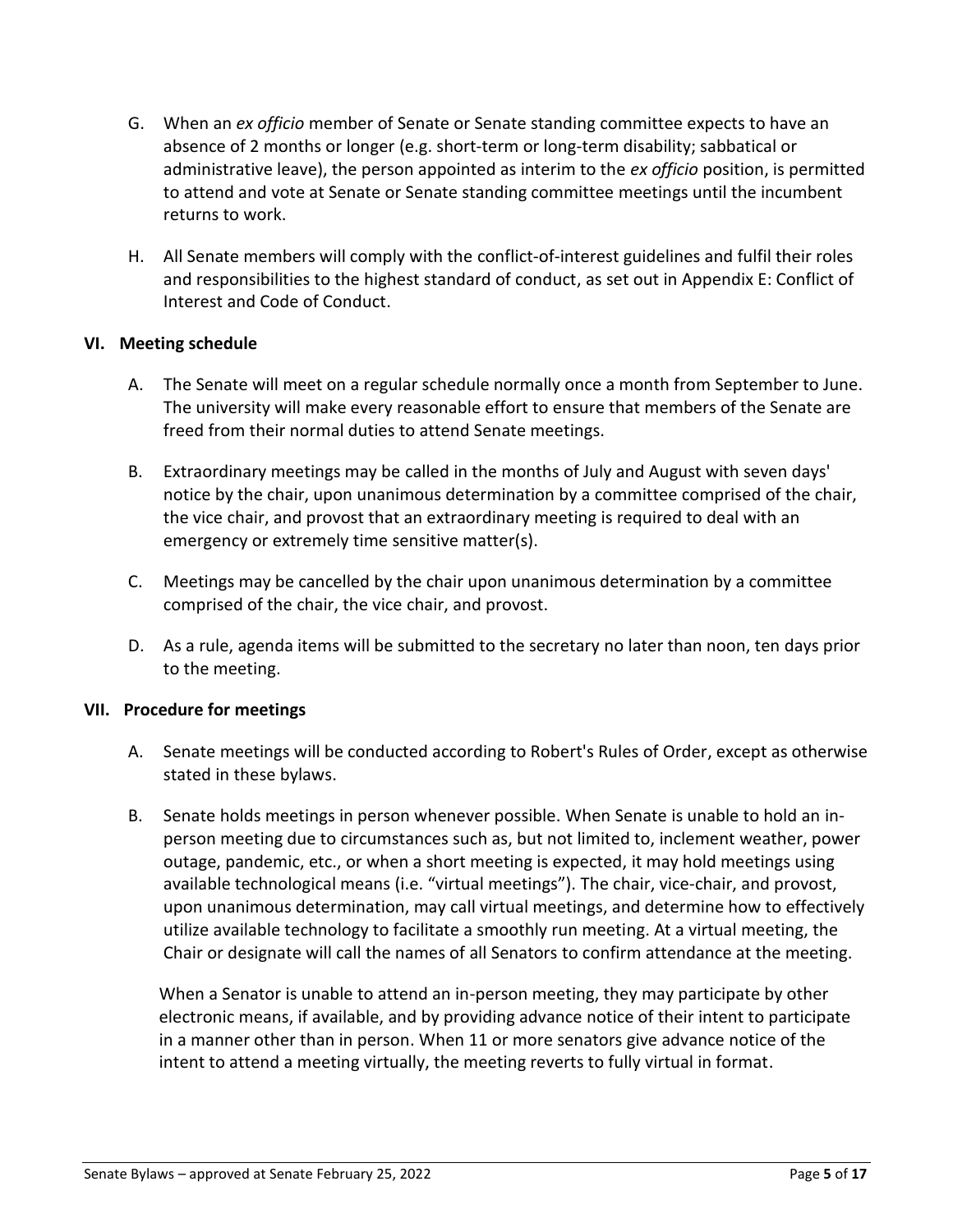- C. Members will receive the agenda, the materials for discussion, and reports in advance of the meeting. Any member of the Senate or constituency of the University may bring an agenda item in writing to the Chair for consideration. Items not received in advance will be placed on the agenda only by a majority vote of all voting members present and voting.
- D. All Senate in camera agendas, including all attachments, minutes, and subsequent discussions will remain confidential unless Senate resolves otherwise.
- E. Senate encourages the bringing of a territorial acknowledgment to begin meetings. This is a personalized act intended to honour the original inhabitants of the land, and model one way of seeking improved relationships and understanding.
- F. For ordinary meetings, a quorum is defined as fifty percent (50%) of the voting members of the Senate present at the time of the adoption of the agenda. Normally the chair of any given meeting does not vote and is not counted towards quorum except in the case where the chair's participation is required to meet quorum. Leaves of absence will reduce quorum requirements accordingly. Once quorum is declared it continues. However, the meeting agenda cannot be amended after the start of the meeting unless fifty percent (50%) of the voting members are still present. In the absence of quorum, a fixed date and time to which to adjourn the meeting shall be determined by the chair. Any business conducted at a meeting where there is no quorum present will be considered as unofficial and subject to ratification at the next meeting held where a quorum is present.

For extraordinary meetings, quorum requirements will be nine at all times, with a minimum of five elected members.

- G. Meetings are open to members of the university community, though only members of the Senate will be entitled to vote. The Senate will, when appropriate, invite guests and resource persons to meetings. The chairs of the standing committees of Senate may speak on items presented at Senate from standing committees. Non-voting members of Senate may introduce motions but will not be entitled to vote.
- H. For in-person and hybrid meetings, voting will normally take place with a show of hands. However, upon request of a member of the Senate, a vote will be taken by secret ballot. In a virtual meeting, a secret ballot method is facilitated by the Secretariat. For fully virtual meetings, Senate employs a "reverse voting" procedure. This procedure first makes a call for those voting "no" on the motion, then abstentions, with the balance of senators to have voted in favour of the motion. In the case where a senator votes "no" on a motion, the list of voting senator's names will be called and each asked individually to state their vote.
- I. On votes on formal motions, all voting Senate members are required to vote either in favour or opposed, or abstain from voting. All formal motions shall be adopted by a majority vote of all voting members present, unless required otherwise. In tallying the votes, abstentions do not count towards the in-favour votes. If a vote fails as a result of abstentions, then the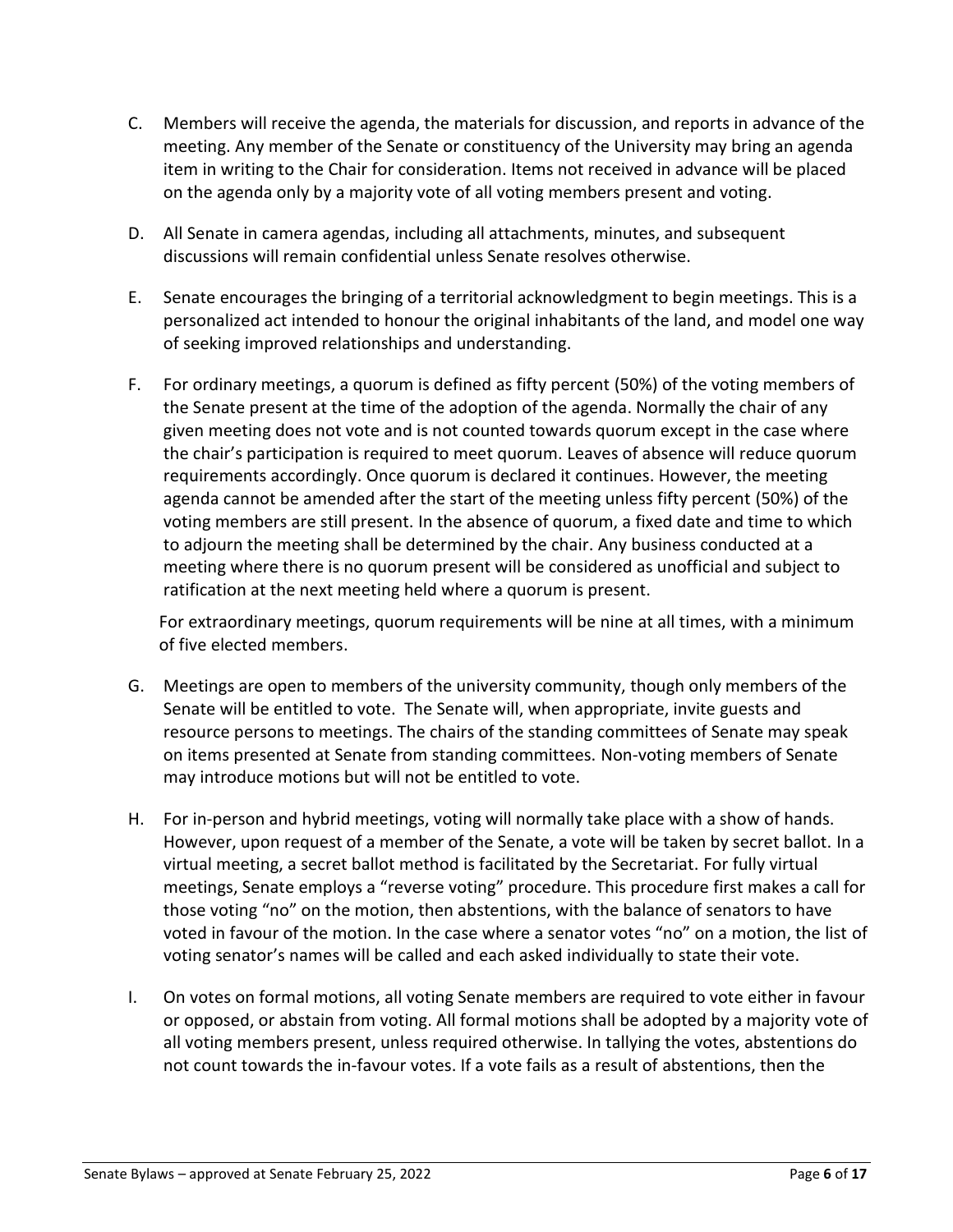discussion will reopen and the vote will be called again on the majority of those present and voting (this time excluding abstentions).

Members should abstain when they have a direct personal interest in the matter that amounts to a real or perceived conflict of interest.

- J. As a rule, all proceedings of the Senate will be open; however, the chair shall have the right to declare a meeting or portion of a meeting "in camera" and close the meeting to the public.
- K. In the event that either the chair or vice-chair of Senate is absent, the Provost shall act as vice-chair of that meeting. In the event of the absence of both the chair and vice-chair of Senate or in the absence of either the chair or vice-chair and the Provost, the vice-chair of the Senate Governance Committee shall act as the vice-chair of that meeting.
- L. Meetings of Senate and its standing committees may be subject to audio recording but only if in compliance with the following provisions:
	- 1. Anyone creating an audio recording of a meeting must identify his or her intentions to do so at the start of the meeting to the chair of the meeting.
	- 2. In-camera portions of the meeting may not be recorded.
	- 3. The meeting may resolve by a majority vote to prohibit recording of an agenda item.
	- 4. Only approved minutes of such meeting shall constitute the official record of such proceedings.
- M. Meetings of Senate and its standing committees may not be video recorded unless specifically approved by a majority resolution at the meeting.
- N. The minutes shall be the official record of Senate. Minutes of public and in-camera meetings shall be a record of decisions made and actions authorized by Senate. Minutes shall generally exclude discussion summaries and verbatim minutes should be avoided.
- O. The name of the movers and seconders shall be recorded in the minutes. The names of those voting for or against any motions shall not be recorded in the minutes. Members who vote against or abstain from any motion may request to have their names recorded in the minutes.
- P. In-camera meetings assume that all members are bound by a duty of confidentiality and all information presented or discussed will be treated with confidentiality and care, except when information is clearly within the public domain.

# **VIII. Consultation with constituents**

A. Members of the Senate will make regular reports to constituents on Senate matters.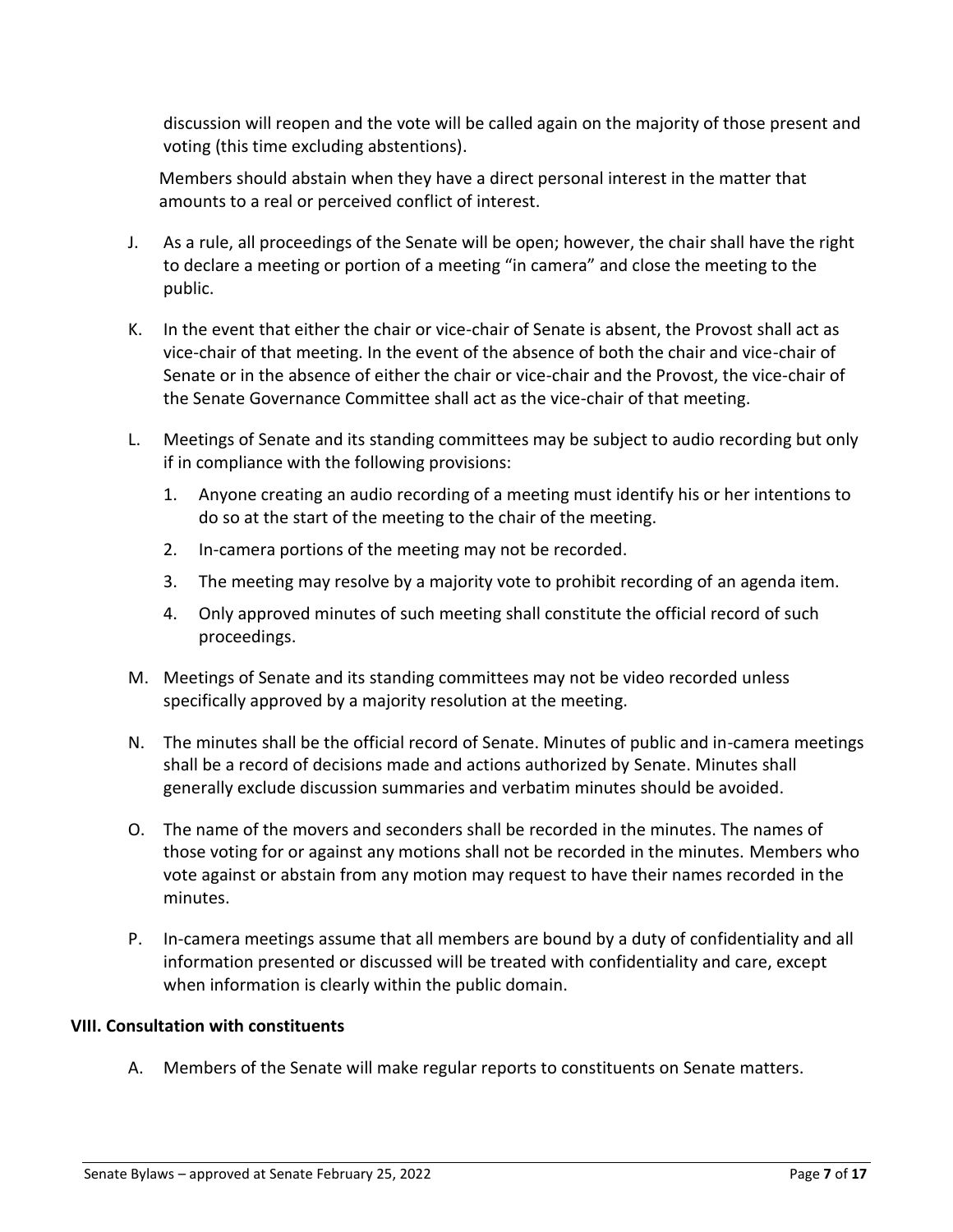B. The registrar will publish the minutes of Senate meetings in a public place.

#### **IX. Standing committees**

- A. Standing committees will operate under terms of reference and in adherence to policies and procedures set by Senate. Other standing committees will be formed as necessary.
- B. The Senate will strike ad hoc committees as necessary. All such committees will include at least one Senate member.
- C. The Senate Governance Committee will recommend to Senate rules for the conduct of business for the other committees of Senate.

#### **X. Amendments to the bylaws**

These bylaws may be amended at any regular meeting of Senate by a two-thirds vote, provided that the amendment has been submitted in writing at the previous regular meeting.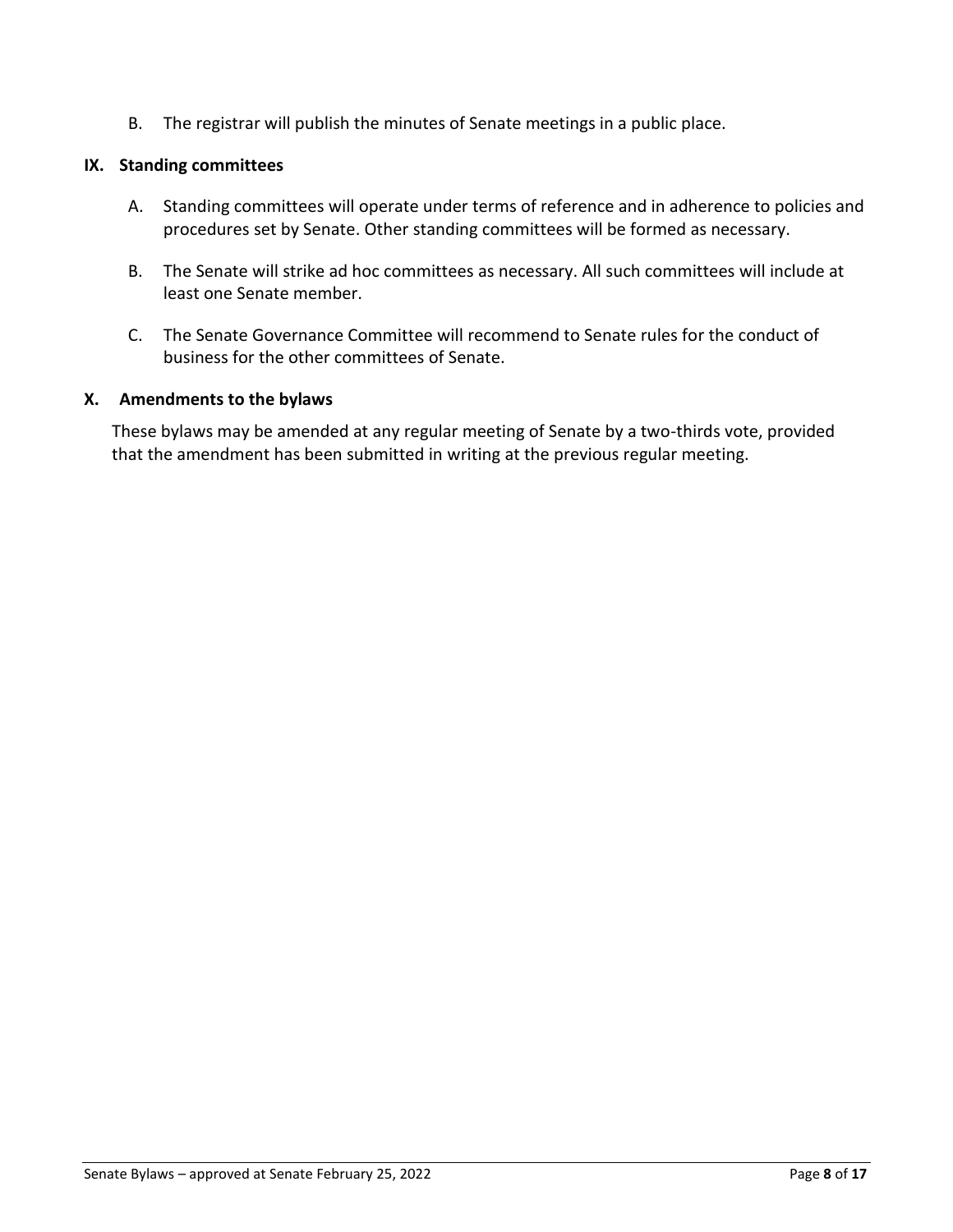# **Appendix A: Process for determining Senate's jurisdiction**

# **Definitions:**

**"authority":** refers to British Columbia's University Act's granting of power to either consult or approve decisions regarding university matters.

**"consult/consultation":** a process whereby Senate or an appropriate standing committee gives feedback about an issue for another approving body or administrator.

**"approve/approval":** refers to Senate's, Board of Governors, or Administration's responsibility and authority to make final decisions regarding university matters.

- 1. When questions arise as to whether Senate has authority over a university matter, the issue shall be forwarded to the University Secretary to bring the matter to the Senate Governance Committee (the "SGC") for review.
- 2. Senate may have authority, and the matter will be referred to the Joint Board/Senate Governance Committee for discussion and recommendation to the Board and Senate
	- a. The Senate Governance Committee will make one of the following determinations, and inform the Board:
	- b. Senate has authority over the matter.
	- c. Senate has no authority over the matter.
- 3. In the event the Board of Governors disagrees with the SGC's determination pursuant to point 2a or 2b above, then the matter shall be referred to the Joint Board/Senate Governance Committee for discussion and recommendation to the Board and Senate.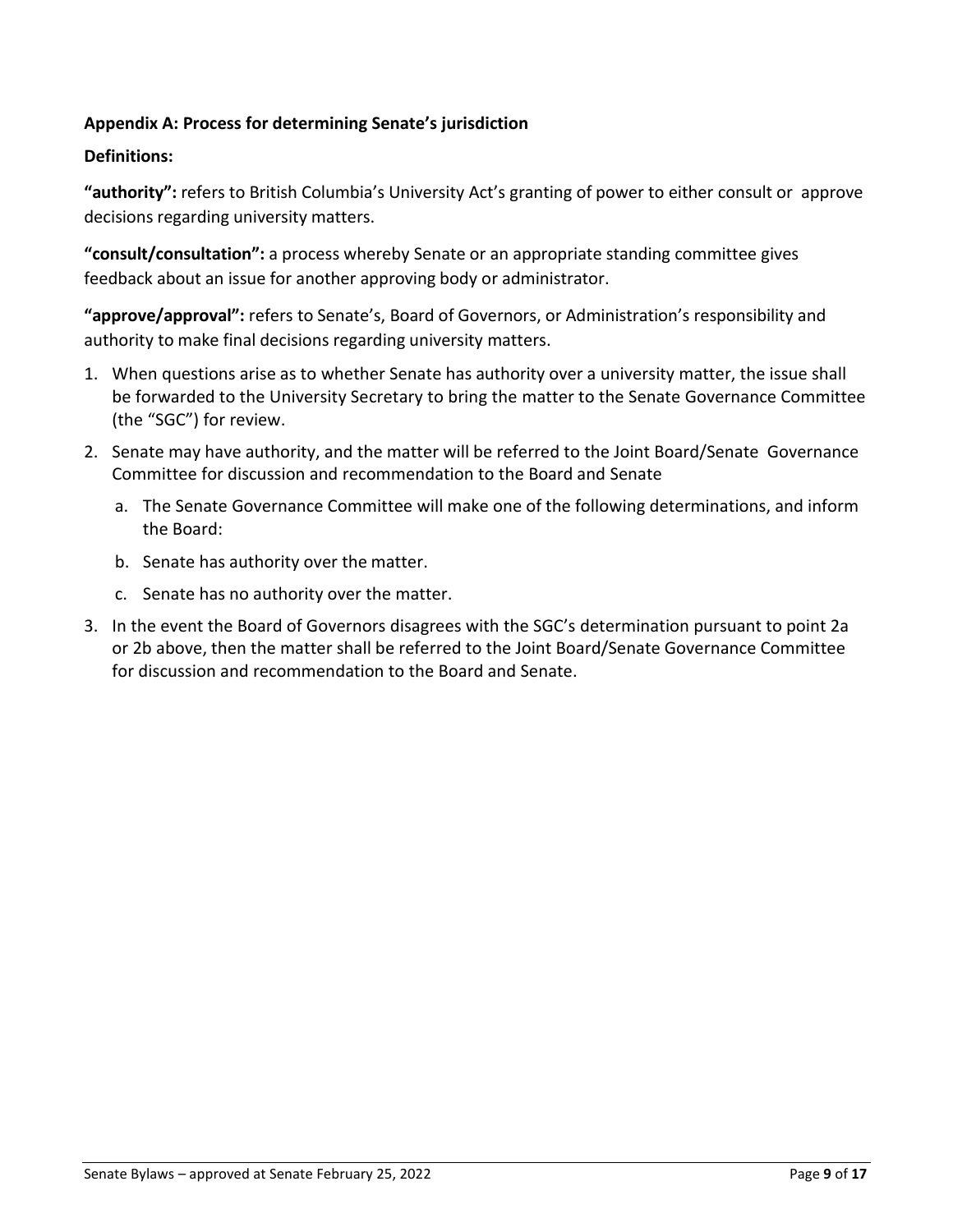# **Appendix B: Academic Freedom Appeal Process to the Senate**

#### **Principle:**

Any issue that comes forward under the framework of an appeal of violation of Academic Freedom may be related to a matter covered by the collective agreement, or a matter that falls outside of the collective agreement. In either case, Senate will employ one process and one opportunity for appeal regardless of the jurisdiction for the issue.

#### **Process:**

Where academic freedom is invoked in defense of a particular practice, the matter shall be forwarded to the University Secretary to bring the matter to the Senate Governance Committee (SGC) for review.

- 1. The initial review by SGC will normally have one of the following outcomes:
	- a. No prima facie case (therefore do not proceed);
	- b. Wait until a review under the Collective Agreement, or some other body hearing the case is completed; or,
	- c. Refer to a six-member Board of Appeal appointed by the University of the Fraser Valley Senate. One appointee shall consist of the UFV President, or his or her designate. The balance of the appointees shall consist of faculty.
- 2. The six-member panel shall consist of at least three faculty members of SGC.

Senate has approved procedures for an academic freedom appeal (Nov. 20, 2020), and these are available from the University Secretariat upon request.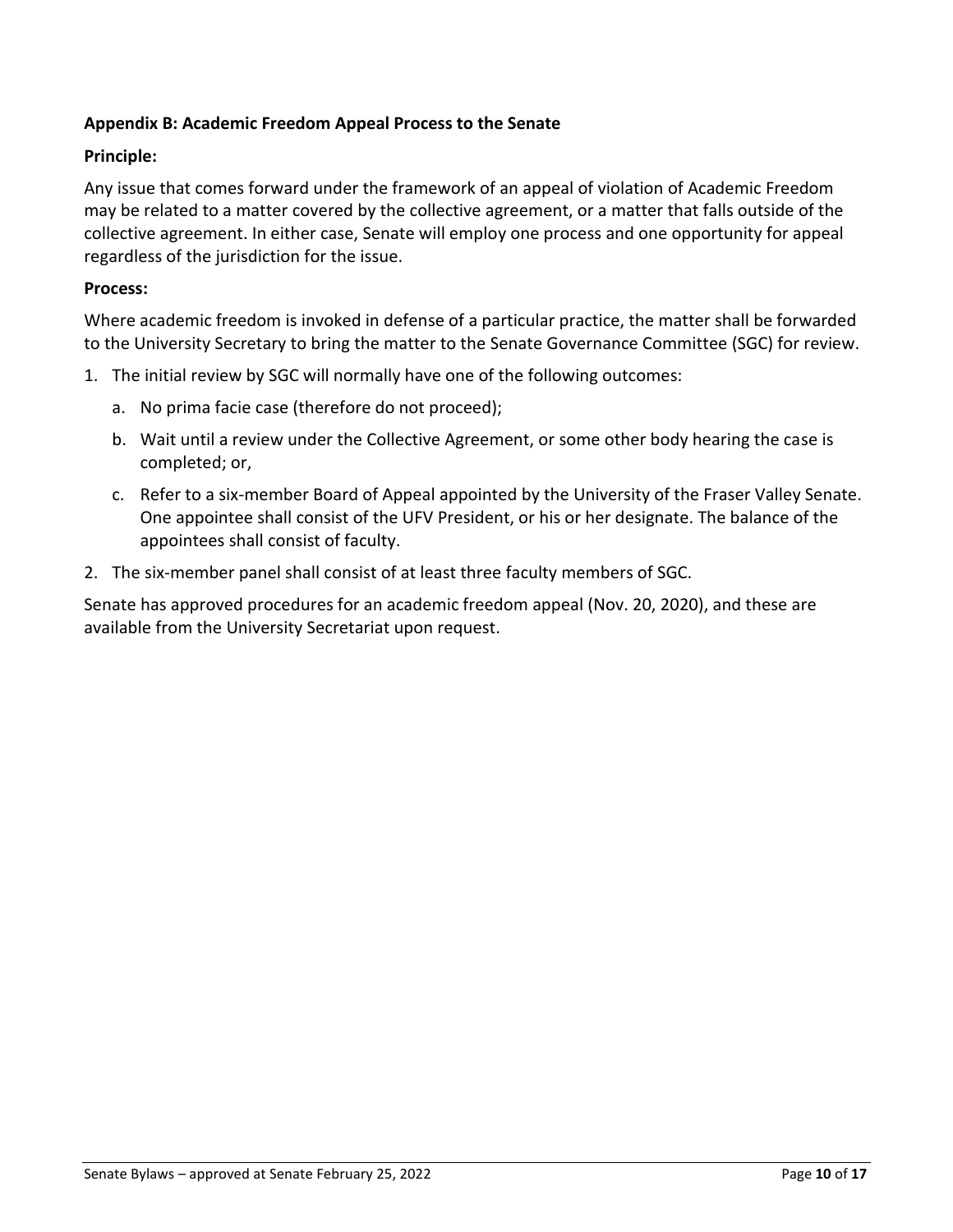# **Appendix C: Procedures for the Conduct of Elections to the Senate**

These procedures have been developed to meet the requirements for elections as set forth in the University Act of the Legislative Assembly of British Columbia.

## **1. DEFINITIONS**

The following definitions have been drawn from the Act and applied to the University of the Fraser Valley (UFV).

- 1. "Faculty member" means an employee of UFV who works as an instructor, lecturer, assistant professor, associate professor, professor, or in an equivalent position designated by the Senate.
- 2. "staff member" means an employee of UFV who is not (a) an officer of the university, or (b) a faculty member.
- 3. "Student" means a person who is presently enrolled at UFV in a credit course or who is designated by resolution of the Senate as a student.
- 4. "Officer of the University" is the president, a vice-president, an associate vice-president, a dean, an associate dean, an executive director, an associate director, a director (excluding directors of schools within a faculty who are voting faculty members), university secretary, chief information officer, legal counsel, university librarian, and the registrar.
- 5. "Employee of UFV" refers to a person who has a permanent or continuing employment contract with UFV.

#### **2. TERMS OF OFFICE**

#### **2.1. Positions**

- 2.1.1. The following positions are elected to the Senate:
	- a. two faculty members for each faculty elected by faculty members of the faculty;
	- b. four students elected by students; and
	- c. two staff members elected by the staff.

#### **2.2. Terms of Office**

The terms of office are three years for faculty and staff and one year for students, and after that until a successor is elected. Terms begin August first.

#### **2.3. Persons Not Eligible**

The following persons are not eligible to be or to remain members of Senate:

• A person who holds full-time positions at more than one university and is a member of the Board or Senate at one university, cannot serve on Senate at another.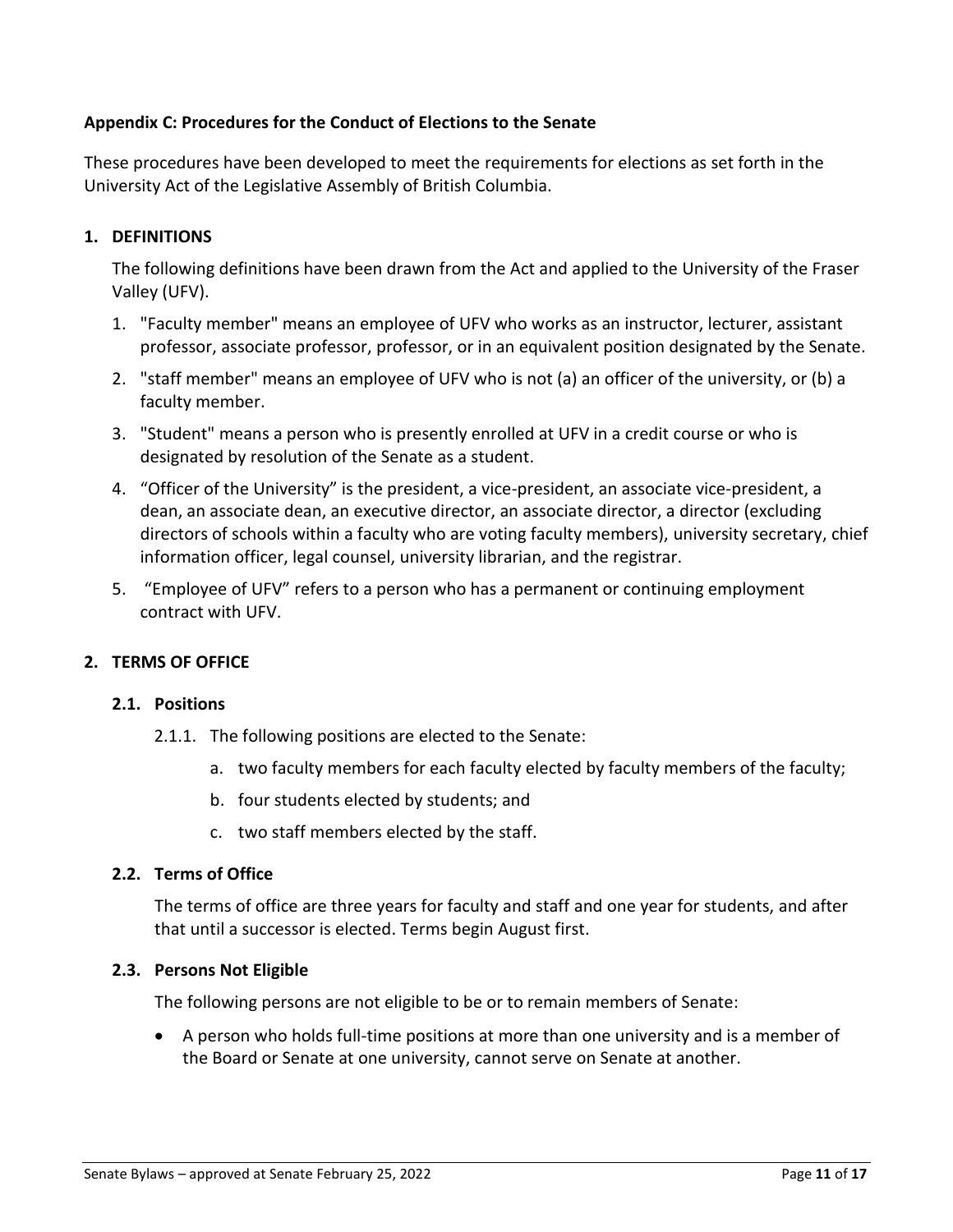• A member of Senate who ceases to be eligible during his or her term of office immediately ceases to be a member of Senate.

## **2.4. Vacancies**

The Secretary of Senate must enter a declaration of the vacancy in the minutes of Senate as appropriate. This is conclusive evidence of the vacancy. (Attendance requirements for the Senate are specified in the Senate Bylaws.)

The registrar will conduct by-elections in a timely manner. If three or fewer months are remaining in the term of office, the position will remain vacant until the regular annual elections take place.

A person elected to fill a vacancy holds office for the remainder of the term for which the person's predecessor was elected.

## **3. ELECTION PROCEDURES**

The elections will be conducted by the registrar.

#### **3.1. Nominations**

1. A notice of the regular annual election and call for nominations shall be made at a Senate meeting in January. When a vacancy is identified the notice of the by-election and call for nominations shall be made at the same Senate meeting if appropriate. Nominations will be open for three weeks.

If no candidates are nominated during the nomination period, the call will remain indefinitely extended until a nomination is filed.

2. Candidates must be nominated to a position by five persons entitled to vote in the election. These nominators must be members of the group associated with the position. Candidates may not accept a nomination for more than one position.

Candidates must be members of the group which elects them. They must sign the nomination indicating a willingness to stand for the position and agreement to serve the term.

- 3. The registrar will request that each candidate provide the following information:
	- a. the candidate's degrees and the dates of them;
	- b. the candidate's occupation;
	- c. offices held by the candidate at a university or in any other organization;
	- d. the candidate's other professional or business interests; and
	- e. the candidate's publications.

Each candidate may also provide a statement of up to 200 words on the candidate's views on matters rightfully falling under the jurisdiction of the Senate, including how their participation would support the equity, diversity, and inclusion priorities of UFV.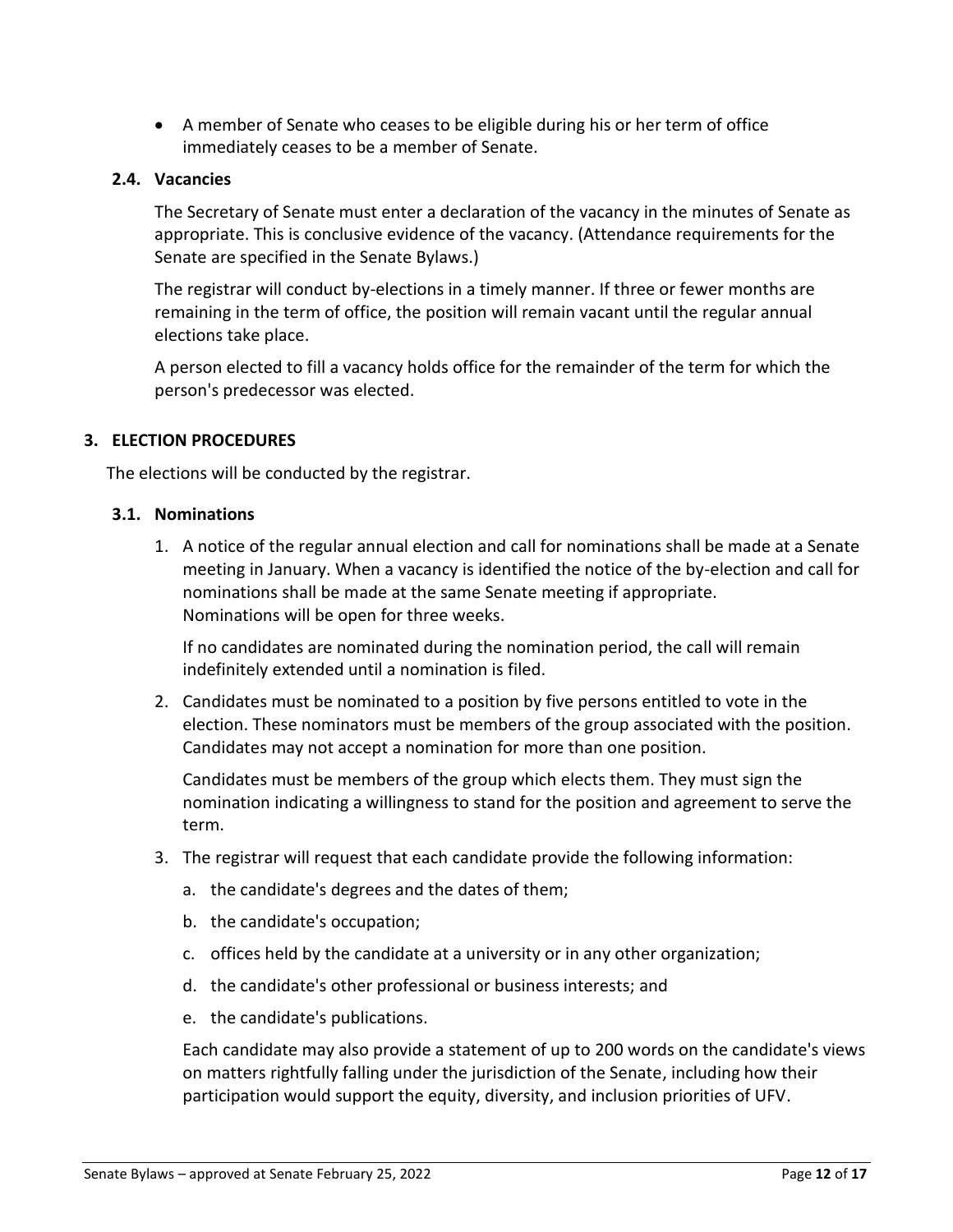This information and the statement will be posted online with the list of candidates and voting instructions. These will be posted no later than the week following nominations.

If only as many candidates are nominated for Senate as are required to be elected, the candidates are declared to have been elected.

# **3.2. Election Registers or Voters' Lists**

1. Faculty and Staff

The registrar will, upon a call for nominations, prepare an election register or voters' list, which is an alphabetical list of the names and UFV addresses of the faculty and staff who are entitled to vote at an election.

The election register will be open for inspection at all reasonable hours by all members entitled to vote.

2. Students

The registrar will also keep an alphabetical list of the names of all students, including those who are members of the Student Union Society. This list will be brought up to date at the call for nominations and just before voting begins.

- 3. Voters for a representative of an area must be members of that area.
- 4. Only those persons whose names appear in the election registers are entitled to vote at an election.

#### **3.3. Voting**

- 1. The voting will be held at least four weeks after the close of nominations.
- 2. Candidates may conduct an election campaign until the voting begins. The candidates are responsible for removing all physical and online posters and campaign material prior to the start of voting.
- 3. Balloting will take place over at least a three day, but preferably a four-day, period. The registrar will determine an appropriate method for voting that maintains the confidentiality of the process but allows a maximum amount of voter participation.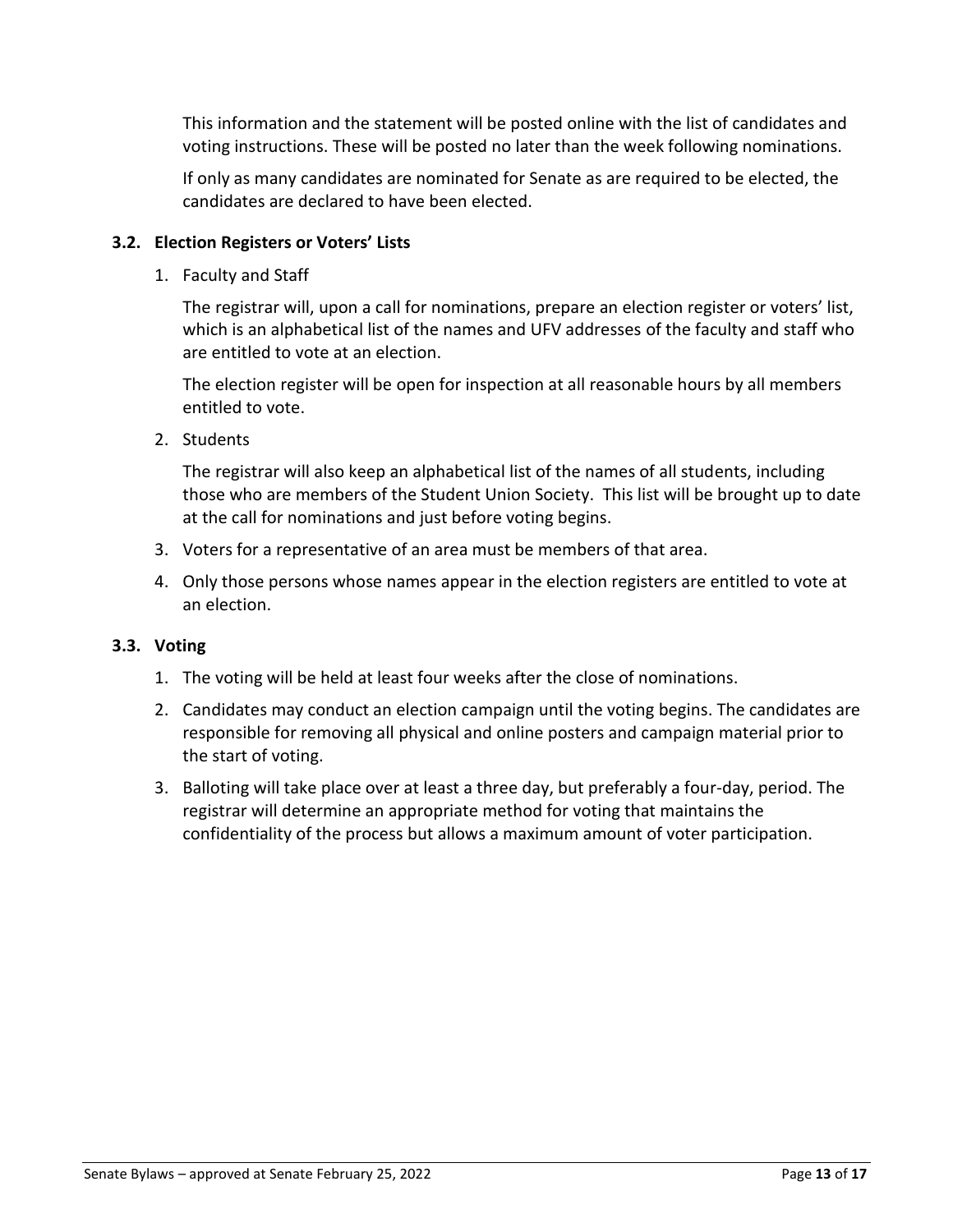## **3.4. Results**

- 1. The registrar must report the results of the election to Senate at the first meeting following the election.
- 2. The candidate with the highest number of votes will be declared the winner.
- 3. If there is a tie vote between two or more candidates for an office, the Senate must cast the deciding vote.
- 4. If an elected candidate withdraws from serving prior to the term beginning, the position will be offered to the candidate with the next highest number of votes. If there are no other candidates, or the term of service has started, a call announcing the vacancy will be made following the usual procedures for vacant positions.

## **4. APPEALS**

- 1. Any appeal of the contents or classifications in the voters' lists should be made to the registrar at least two weeks before voting begins.
- 2. Any appeal of the conduct of the election shall first be made to the registrar. If the matter is not resolved, then it may be referred to the Senate Elections Appeal Committee.
- 3. The Senate Elections Appeal Committee shall consist of four members of the Senate who shall consider any appeals of the conduct of elections. The decision of this committee will be final.

#### **5. CHANGES TO THE PROCEDURES**

The registrar will review the procedures after each election and make recommendations for changes to the Senate.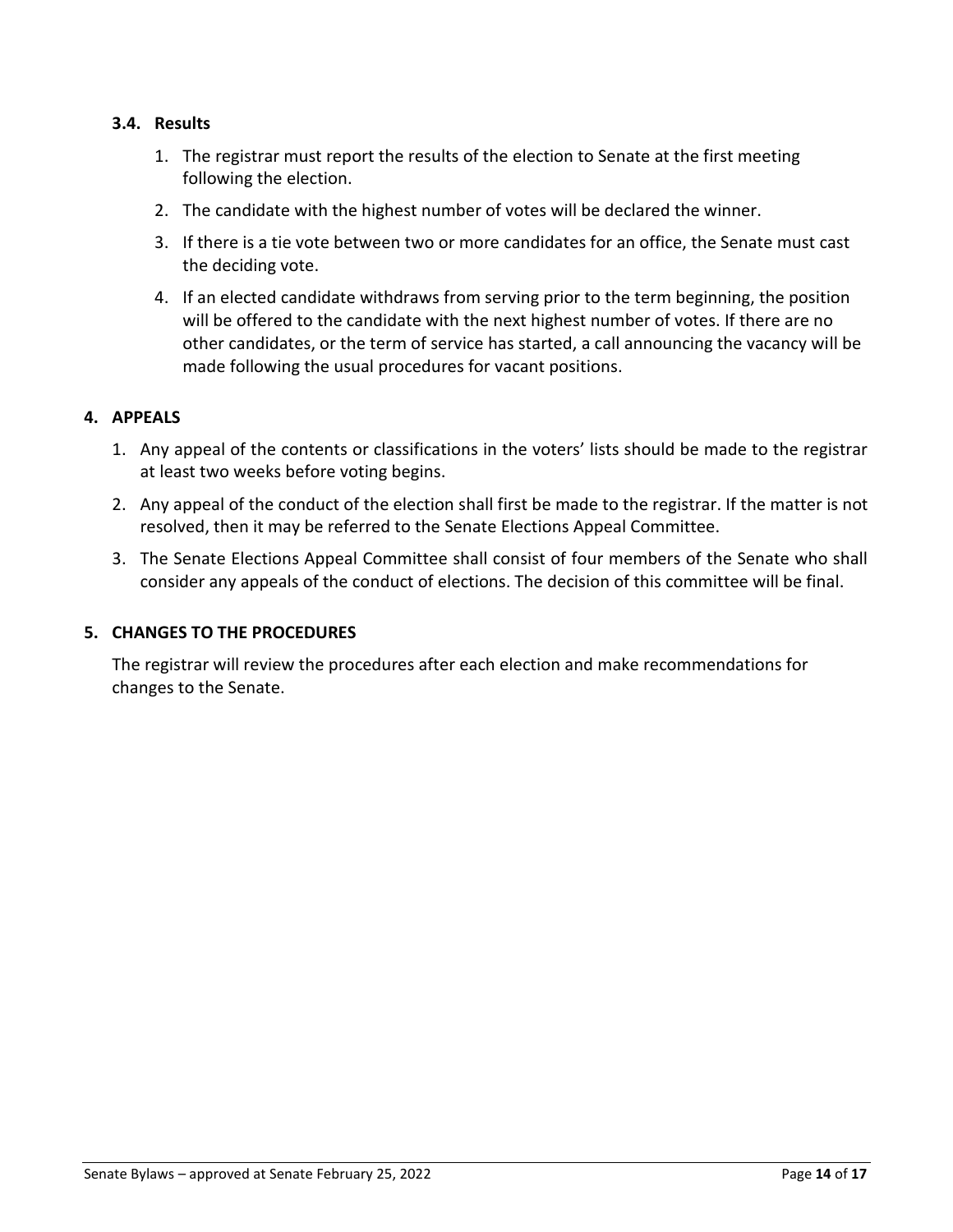# **Appendix D: Process for electing the vice-chair of Senate**

As per the Senate bylaws, every two years, at the June meeting, Senate will elect a vice-chair from among its elected faculty members.

The process for electing the vice-chair of Senate is as follows:

- 1. Call for expressions of interest will be made to all continuing Senate faculty members at Senate's April meeting.
- 2. The call will outline the role and expectations of the vice-chair, including an estimated time commitment.
- 3. Continuing Senate faculty members will be required to submit an expression of interest outlining the following:
	- a. A statement of interest, outlining reasons for wanting to serve as vice-chair and what interests them about the role.
	- b. Past chair experience and committee experience.
	- c. Candidate's agreement to the time commitment.
- 4. Expressions of interest received will go to the Senate Governance Committee at its May meeting. The expressions of interest will then go to Senate's June in-camera meeting, and a secret ballot will be held to elect the next vice-chair.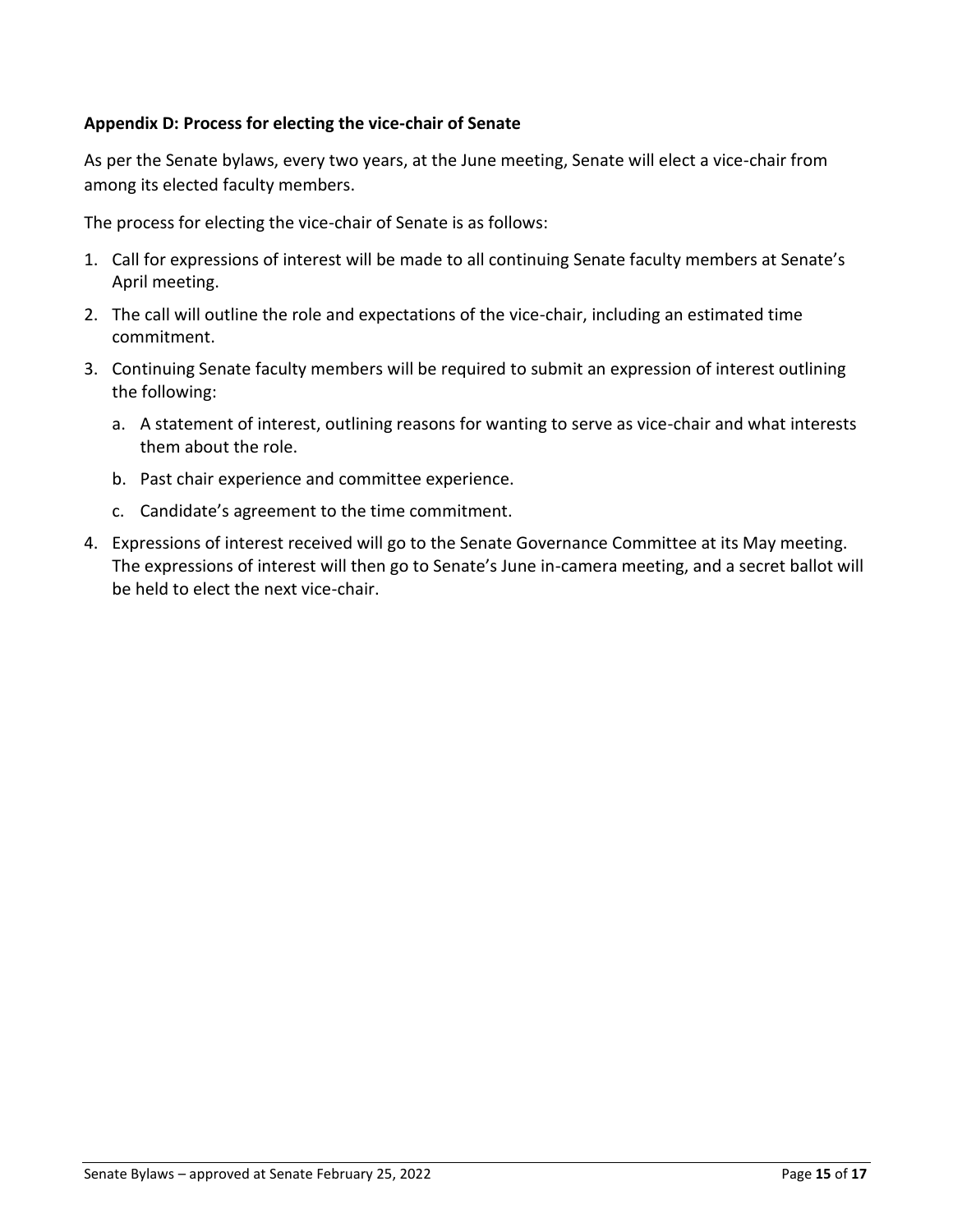# **Appendix E: Conflict of Interest and Code of Conduct**

A. Conflict of Interest

Conflict of interest may include but is not limited to the following situations:

- the member stands to benefit or be harmed financially
- the member has family or close friends who stand to benefit or be harmed
- the career or reputation of the member could be advanced or retarded

A member is not in conflict of interest merely by virtue of prior knowledge of the issue or the person about whom a decision is being made or because of common professional or social relations with a person affected by the decision.

In general, voting on matters which affect a broad group by a member of that group is not considered a conflict of interest. For example, student members may vote on issues such as grade appeals policies and faculty members may vote on issues such as programs offered by their particular divisions.

B. Code of Conduct

The effective governance of the University is contingent on Senate members fulfilling their roles and responsibilities to the highest standards of conduct and commitment to the following:

- 1. A Duty of Integrity to act honestly and in good faith.
- 2. A Duty of Loyalty to give his or her loyalty to the university when acting on behalf of the Senate.
- 3. A Duty of Care to act in a prudent and diligent manner, keeping himself or herself informed as to the policies, business, and affairs of the university.
- 4. A Duty of Confidentiality notwithstanding the need of members to make an informed decision on an issue before the Senate by obtaining input from internal and external communities, members are to ensure that information which is normally considered confidential remains so.
- 5. A Duty of Skill to use one's level of knowledge and one's expertise effectively in dealing with the affairs of the university.